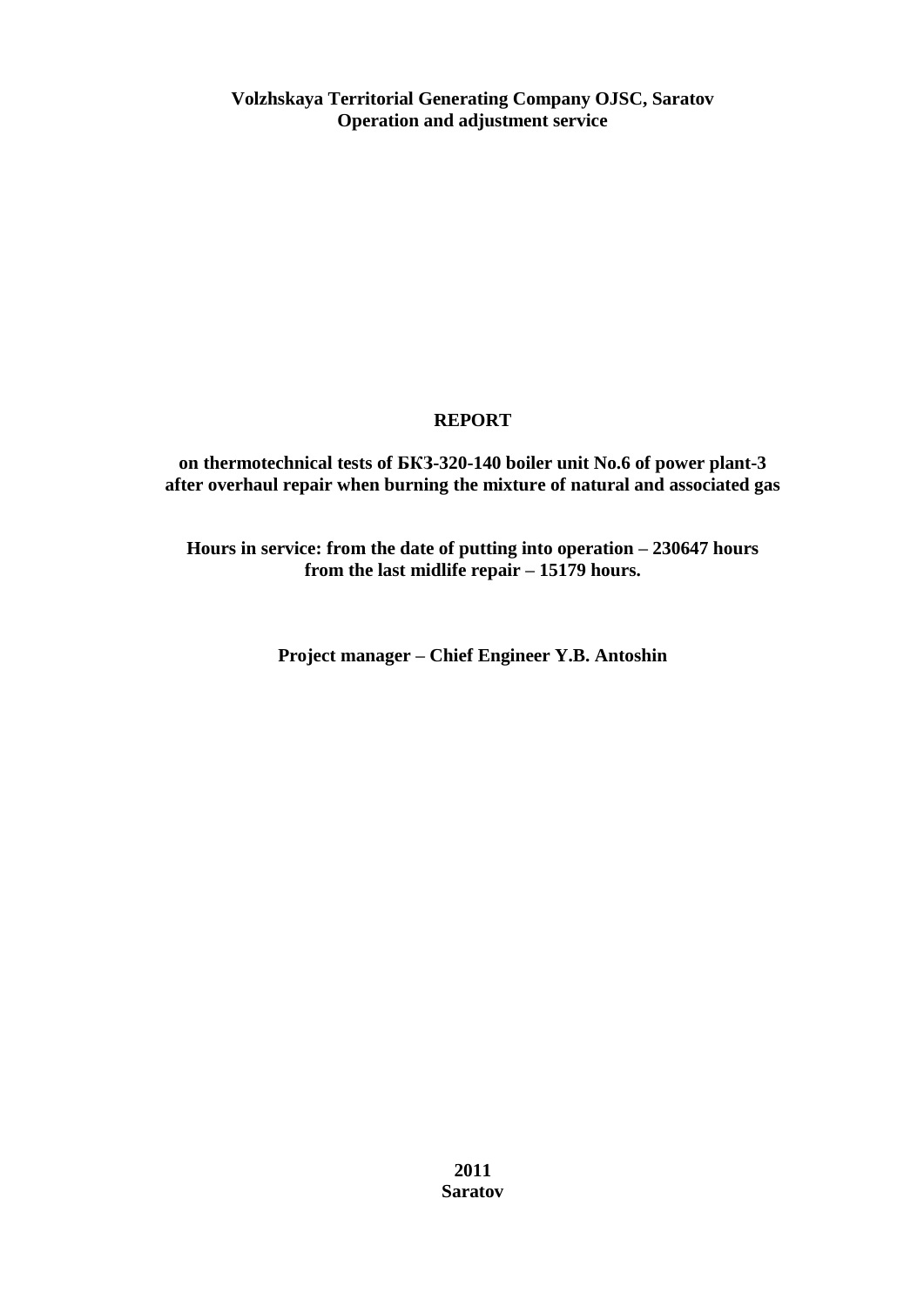#### **1. TESTS PURPOSE**

1.1. Determination of technical condition and economic indexes of boiler unit after overhaul repair.

1.2. Estimation of repaired equipment quality.

1.3. Correction of parameter chart.

### **2. INTRODUCTION**

During overhaul repair, besides standard scope, the following works are fulfilled:

2.1. Full replacement of hot and cold end heat exchange elements of air heater РВП 6А and 6Б (for intensified heat exchange elements produced by Northern Interindustry Company "Alternative" Ltd).

2.2. Replacement of furnace setting (walls, floor, ceiling)

2.3. Replacement of ceiling steam superheater pipes.

2.4. Replacement of power center regulator.

2.5. Repair of burners embrasures, deposits removal and pressure test of gas nozzles

Boiler tests were executed in September – October 2011 with the load 259 and 310 t/h.

### **3. TECHNICAL CONDITION OF THE BOILER**

3.1. Air leakage into furnace and gas path before steam superheater outlet with boiler output = 303 t/h was 7.25% in the left side.

3.2. Air leakage into gas path from the steam superheater outlet to smoke exhauster outlet with boiler output = 303 t/h was 46 % in the left side and 44 % in the right side.

3.3. Air pressure of gas path was 146 kgf/m<sup>2</sup> with boiler output = 259 t/h and in comparison with the data before repair reduced by 10 kgf/ $m^2$ .

3. 4. Air pressure of air path was 121 kgf/  $m^2$  with boiler output = 259 t/h and in comparison with the data before repair increased by 25 kgf/ $m^2$ .

3.5. After the deposit removal from gas nozzles the gas pressure before the burners as compared with the test data before repair with steam load 259 t/h reduced by 0.1 kg/cm<sup>2</sup> (0.13 instead of  $0.23 \text{ kg/cm}^2$ )

3.6. Remarks concerning the setting condition and heat isolation of boiler unit are in separate report.

#### **4. TEST RESULTS**

The tests were carried out with steam load 259 t/h and 310 t/h, superheated steam parameters: P = 129 kgf/cm<sup>2</sup>, t = 550 °C and feed water temperature 231 – 239 °C when burning natural gas and associated gas from research and production association "Saratovneftegaz" OJSC. Load of power plant working mode was restricted.

Six burners were in operation.

Natural gas pressure behind control valve was  $0.49 - 0.58 \text{ kgf/cm}^2$ , burners pressure (average) was  $0.13 - 0.17$  kgf/cm<sup>2</sup>.

Burner air dampers are fully opened.

Air pressure (average) to burners was 53-80 kgf/ $m^2$ .

Air surplus coefficient behind steam superheater was 1.09 – 1.06.

Fuel burning was satisfactory. Shifting of flame after steam superheater and incomplete combustion are not observed.

Steam coolers of primary, secondary and tertiary superheater section were turned off by regulating valves.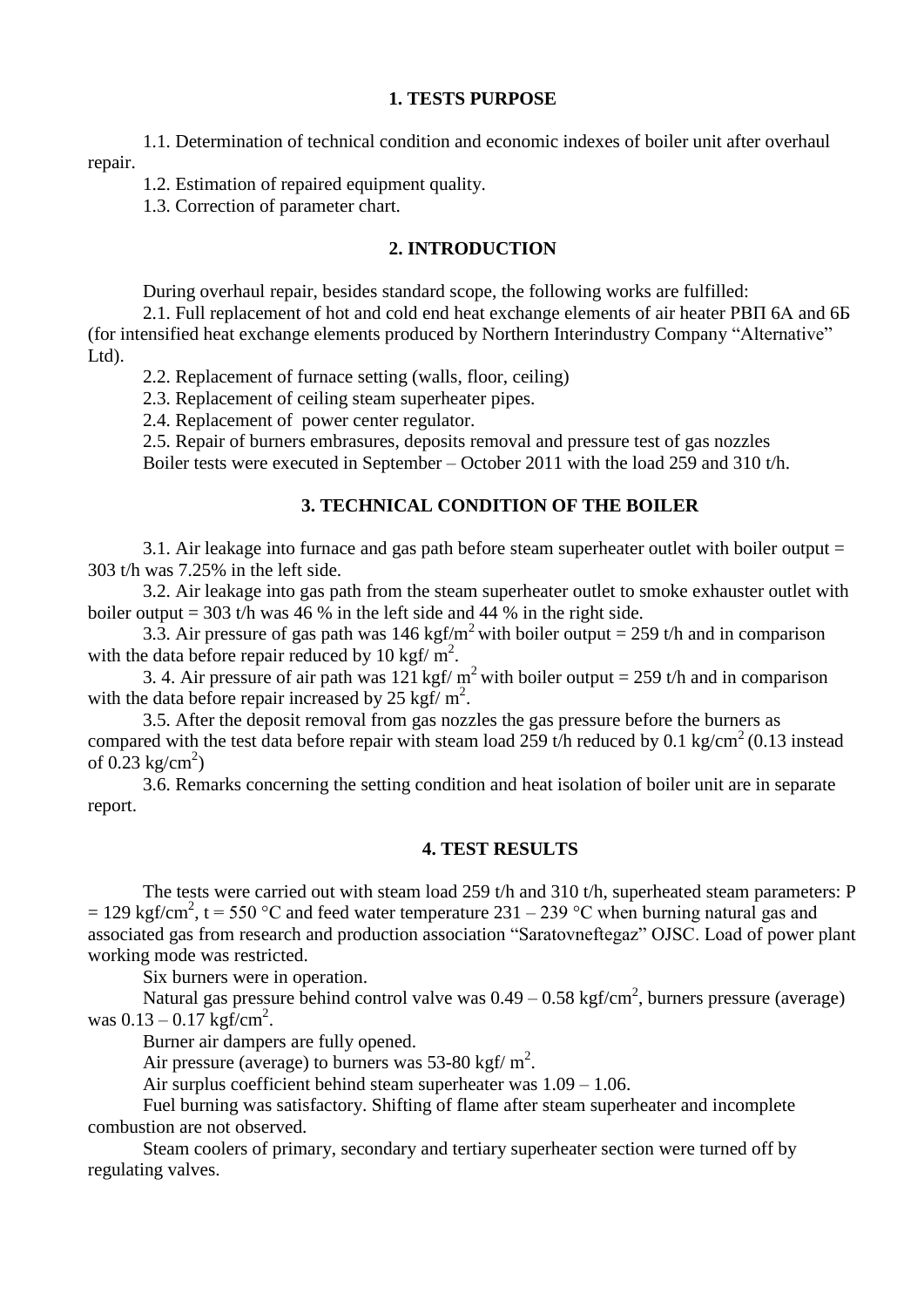Calorifers were off. Air temperature at blow fan suction was 23-16 °C, before air heater was  $31-25$  °C.

Smoke exhausters A and B were in operation and blow fans A and B, electric engines of which were at the 1 level with steam load up to 250 t/h. When the load was 310 t/h, electric engine of blow fan B was at the 2 speed, blow fan A was at the 1 speed.

NO<sub>x</sub> concentration measured by gas analyzer TESTO-343-3 was 335-361 mg/m<sup>2</sup>. When the load was 310 t/h, flue gas circulation fan B was on, circulation fan A was off for  $NO<sub>x</sub>$  reduction.

#### **5. REPAIR EFFICIENCY**

#### 5.1. **As compared with the tests data before repair with true steam load 253 t/h (heat load was 150):**

5.1.1. Air leakage into furnace and gas path before steam superheater outlet normalized to boiler output =  $320$  t/h was less by 10% (7% instead of 17%).

5.1.2 Air leakage into gas path from steam superheater outlet to smoke exhauster outlet normalized to boiler output =  $320$  t/h was 7% less (44% instead of 51%).

5.1.3. Flue gas temperature normalized to t<sup>before</sup>  $_{air \text{ heater}} = 30 \degree \text{C}$ , t  $_{feed \text{water}} = 230 \degree \text{C}$  was 42  $^{\circ} \text{C}$ less (137 instead of 179 °C)

5.1.4. Air surplus coefficient behind steam super heater was less by 0.04 (1.09 instead of 1.13).

5.1.5. Boiler gross efficiency normalized to t <sub>cool water</sub> = 30 °C and t <sub>feed water</sub> = 230 °C was 2.4% higher (92.61 instead of 90.21%) – due to the reduction of flue gas temperature, air leakage into furnace and gas path of the boiler.

5.1.6. Specific power consumption for draft and blast was less by 0.03 kWh-hour/Gcal (5.74 instead of 5.77 kWh-hour/Gcal)

#### 5.2 **As compared with data of previous midlife repair in 2006 with true steam load 253 t/h (heat load 150 Gcal/h):**

5.2.1 Air leakage into furnace and gas path before steam superheater outlet normalized to boiler output =  $320$  t/h was 9 % less (7 instead of 16 %)

5.2.2. Air leakage into gas path from steam superheater outlet to smoke exhauster outlet normalized to boiler output =  $320$  t/h was 8 % higher (44 instead of 36 %)

5.2.3. Flue gas temperature normalized to t<sup>before</sup>  $_{air \text{ heater}} = 30 \degree C$ , t  $_{feed \text{water}} = 230 \degree C$  was less by 35 °C (137 instead of 172 °C).

5.2.4. Air surplus coefficient behind steam super heater was less by 0.02 (1.09 instead of 1.11).

5.2.5. Boiler gross efficiency normalized to t <sub>cool water</sub> = 30 °C and t <sub>feed water</sub> = 230 °C was 1.3% higher (92.61 instead of 91.31%) – due to the reduction of flue gas temperature, air leakage into furnace.

5.2.6. Specific power consumption for draft and blast was less by 0.34 kWh-hour/Gcal (5.74 instead of 5.4 kWh-hour/Gcal)

#### 5.3. **As compared with data of normative parameters with true steam load 253 t/h (heat load 150 Gcal/h):**

5.3.1. Flue gas temperature normalized to t<sup>before</sup>  $_{air \text{ heater}} = 30 \degree \text{C}$ , t  $_{feed \text{water}} = 230 \degree \text{C}$  was 37  $^{\circ} \text{C}$ less (137 instead of 174 °C).

5.3.2. Air surplus coefficient behind steam super heater was less by 0.02 (1.09 instead of 1.11).

5.3.3. Air leakage into gas path from steam superheater outlet to smoke exhauster outlet was 11 % higher (49 instead of 38 %).

5.3.4. Boiler gross efficiency normalized to t <sub>cool water</sub> = 30 °C and t <sub>feed water</sub> = 230 °C was 1.71% higher (92.61 instead of 90.9%).

5.3.5. Specific power consumption for draft and blast was less than standard one by 1.65 kWhhour/Gcal (5.74 and 7.39 kWh-hour/Gcal).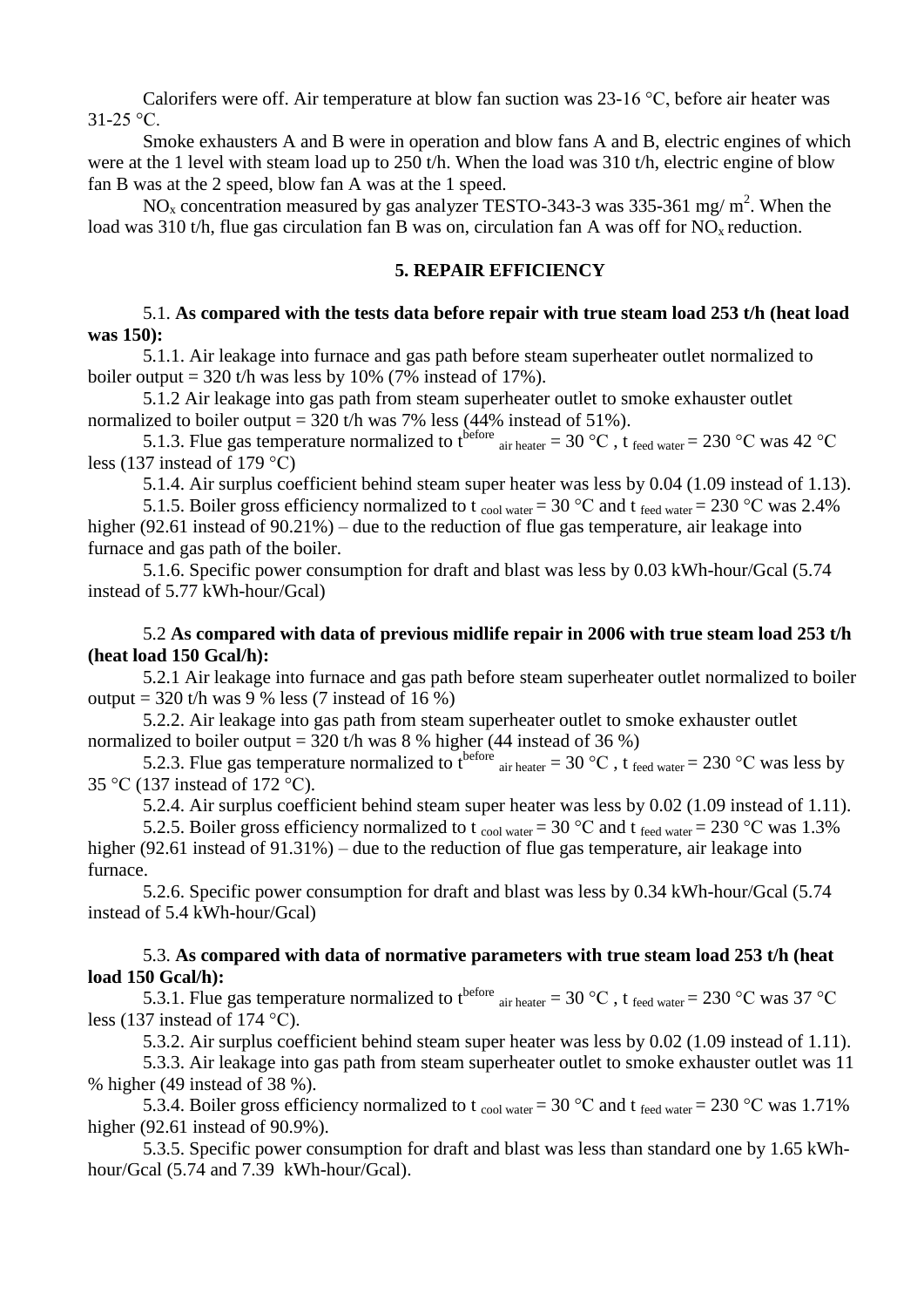#### **6. EFFICIENCY OF NEW HEAT EXCHANGE ELEMENTS**

As compared with test data before repair, the replacement of hot and cold end baskets of air heater РВП 6А and 6Б (100 %) for intensified heat exchange elements produced by Northern Interindustry Company "Alternative" Ltd resulted in the reduction of flue gas temperature by 42 °C. As compared with standard – by 36-34 °C (boiler output = 259-310 t/h).

Due to the reduction of flue gas temperature, boiler gross efficiency normalized to t  $_{cool water}$  = 30 °C and t feed water = 230 °C was 2.4% higher in comparison with the data before repair. As compared with the previous tests data  $-1.2$ -1.7 % higher and 1.71-1.99% higher – as compared with standard (boiler output  $= 289 - 310$  t/h).

Air heating was 252-262 °C. It was 55 °C higher than before repair and 60-62°C higher as compared with previous tests data when boiler output was 259-310 t/h.

### **7. CONCLUSIONS**

7.1. The boiler reliably works with steam load 259-310 t/h with superheated steam parameters:  $P = 129$  kgf/cm<sup>2</sup>, t = 550°C and t<sub>feed water</sub> = 231- 239°C when burning natural gas and associated gas from research and production association "Saratovneftegaz".

7.2. The boiler load 310 t/h is restricted by station mode only.

7.3. Draft, blast and superheater margin is available.

7.4. Almost the full replacement of furnace setting allowed to reduce air leakage and provide the leakage into furnace and gas path before steam superheater outlet at the level of standard value 7% while according to maintenance rules it is 5%.

7.5. The usage of heat exchange elements produced by Northern Interindustry Company "The Alternative" Ltd in the air heater of БКЗ-320-140ГМ boiler unit No.6 allowed to sufficiently improve its technical and economical indexes – to reduce flue gas temperature in the whole range of steam load (259-310 t/h) by 35-42°C and increase boiler gross efficiency by 1.71-1.99%.

7.6. Air leakage into gas path from steam superheater outlet to smoke exhauster outlet normalized to steam load was 19% higher than standard value of maintenance rules (44% instead of 25%).

7.7. Metal temperature in the path didn't exceed maximum permissible values

7.8. NO<sub>x</sub> concentration in the flue gases was 335-361 mg/m<sup>3</sup> and didn't exceed maximum permissible emissions. The load having been 310t/h, flue gas circulation fan B was on, flue gas circulation fan A was off with the purpose of  $NO<sub>x</sub>$  reduction.

#### **8. RECOMMENDATIONS**

8.1. Seal gas path of the boiler from the steam superheater outlet to smoke exhauster outlet, make air leakage close to the standard values.

8.2. Carry out tests in the full range of loads to correct parameter chart.

Head of Tests Chief Engineer Y.B.Antoshin

Enclosures:

- 1. Summary table of test results. БКЗ-320-140ГМ boiler unit No.6, power plant-3 after overhaul repair when burning natural gas.
- 2. List of technical and economical indexes of БКЗ-320-140ГМ boiler unit No.6, power plant-3.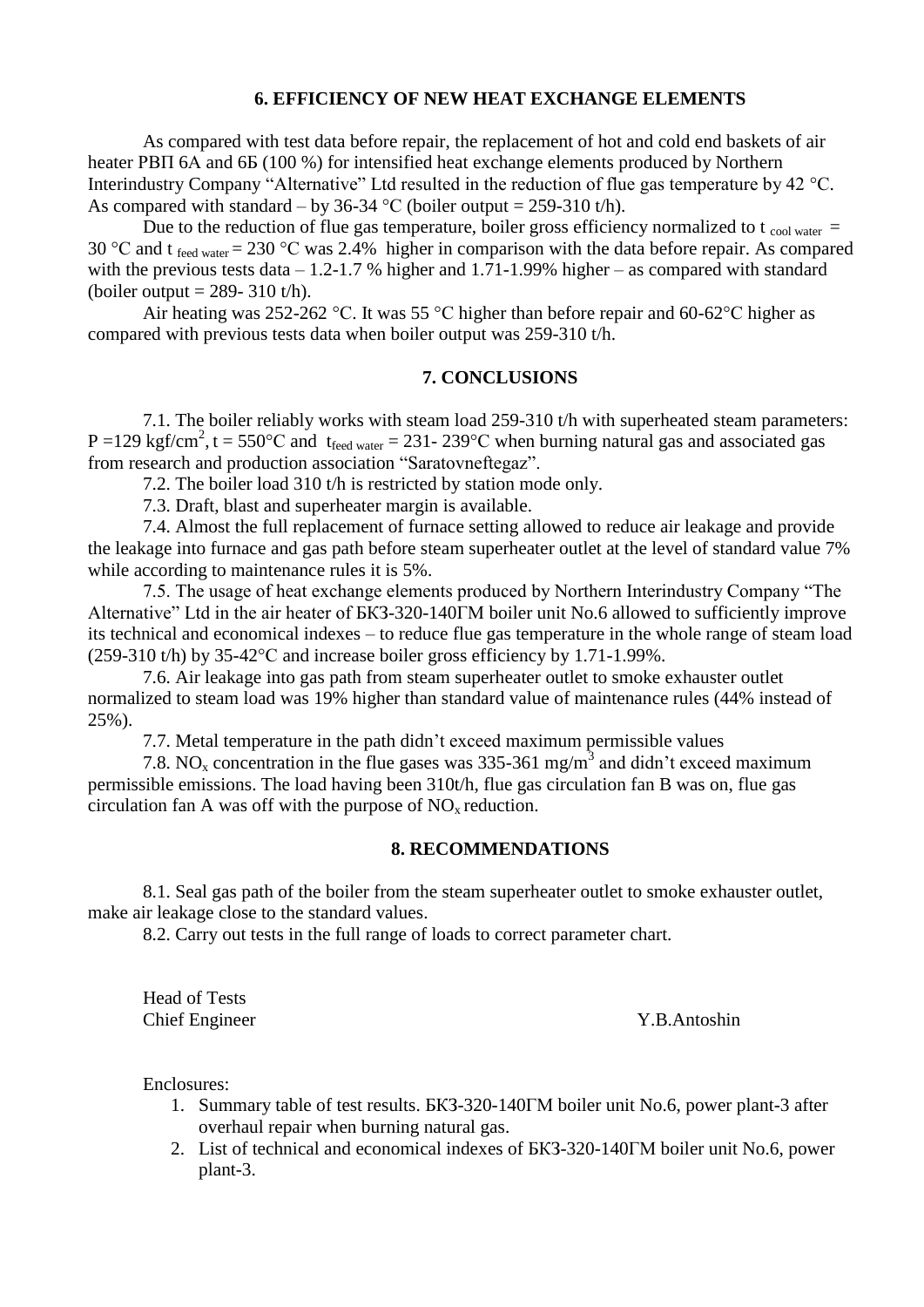## **Summary table of test results.**

## **БКЗ-320-140ГМ boiler unit No.6, power plant-3 after overhaul repair when burning the mixture of natural gas and associated gas.**

| No. | <b>Parameter</b>                      | <b>Test number</b> |  |          |  |  |  |  |  |
|-----|---------------------------------------|--------------------|--|----------|--|--|--|--|--|
|     |                                       |                    |  |          |  |  |  |  |  |
|     | Test execution date                   | 08.09.11           |  | 20.10.11 |  |  |  |  |  |
|     | Duration, hours                       |                    |  |          |  |  |  |  |  |
|     | Barometric pressure,<br>mm of mercury | 755                |  | 765      |  |  |  |  |  |
|     | Steam load, t/h                       | 259                |  | 310      |  |  |  |  |  |

## **FUEL**

| No.            | <b>Parameter</b>                                                |                                  | <b>Test number</b> |                |                          |                         |   |   |
|----------------|-----------------------------------------------------------------|----------------------------------|--------------------|----------------|--------------------------|-------------------------|---|---|
|                |                                                                 |                                  | $\mathbf{1}$       | $\overline{2}$ | $\overline{3}$           | $\overline{\mathbf{4}}$ | 5 | 6 |
| $\mathbf{1}$   | Mark                                                            |                                  |                    |                | natural + associated gas |                         |   |   |
| $\overline{2}$ | Calorific efficiency,<br>kcal/ $m3$                             |                                  | 8166               |                | 8166                     |                         |   |   |
| 3              | Available heat,<br>kcal/ $m3$                                   |                                  | 8193               |                | 8194                     |                         |   |   |
| $\overline{4}$ | Specific weight,<br>$\text{kg/m}^3$                             |                                  | 0.756              |                | 0.756                    |                         |   |   |
| 5              | Gas<br>consumption                                              | according<br>to the<br>indicator | 18900              |                | 21800                    |                         |   |   |
| 6              | per boiler,<br>$nm^3/h$                                         | calculated                       | 19935              |                | 23545                    |                         |   |   |
| $\overline{7}$ | Valve gas pressure,<br>kgf/ $cm2$                               |                                  | 0.49               |                | 0.58                     |                         |   |   |
| 8              | Quantity of burners<br>in operation, pcs                        |                                  | 6                  |                | 6                        |                         |   |   |
| 9              | Pressure on burner<br>No. 1, kg/ $cm2$                          |                                  | 0.14               |                | 0.18                     |                         |   |   |
| 10             | Pressure on burner<br>No. 2, kg/ $\text{cm}^2$                  |                                  | 0.14               |                | 0.18                     |                         |   |   |
| 11             | Pressure on burner<br>No. 3, kg/ $cm2$                          |                                  | 0.14               |                | 0.18                     |                         |   |   |
| 12             | Pressure on burner<br>No. 4, kg/ $cm2$                          |                                  | 0.11               |                | 0.16                     |                         |   |   |
| 13             | Pressure on burner<br>No. 5, kg/ $cm2$                          |                                  | 0.11               |                | 0.16                     |                         |   |   |
| 14             | Pressure on burner<br>No. 6, kg/ $cm2$                          |                                  | 0.11               |                | 0.16                     |                         |   |   |
| 15             | Gas pressure on<br>burner (average),<br>$\text{kg}/\text{cm}^2$ |                                  | 0.13               |                | 0.17                     |                         |   |   |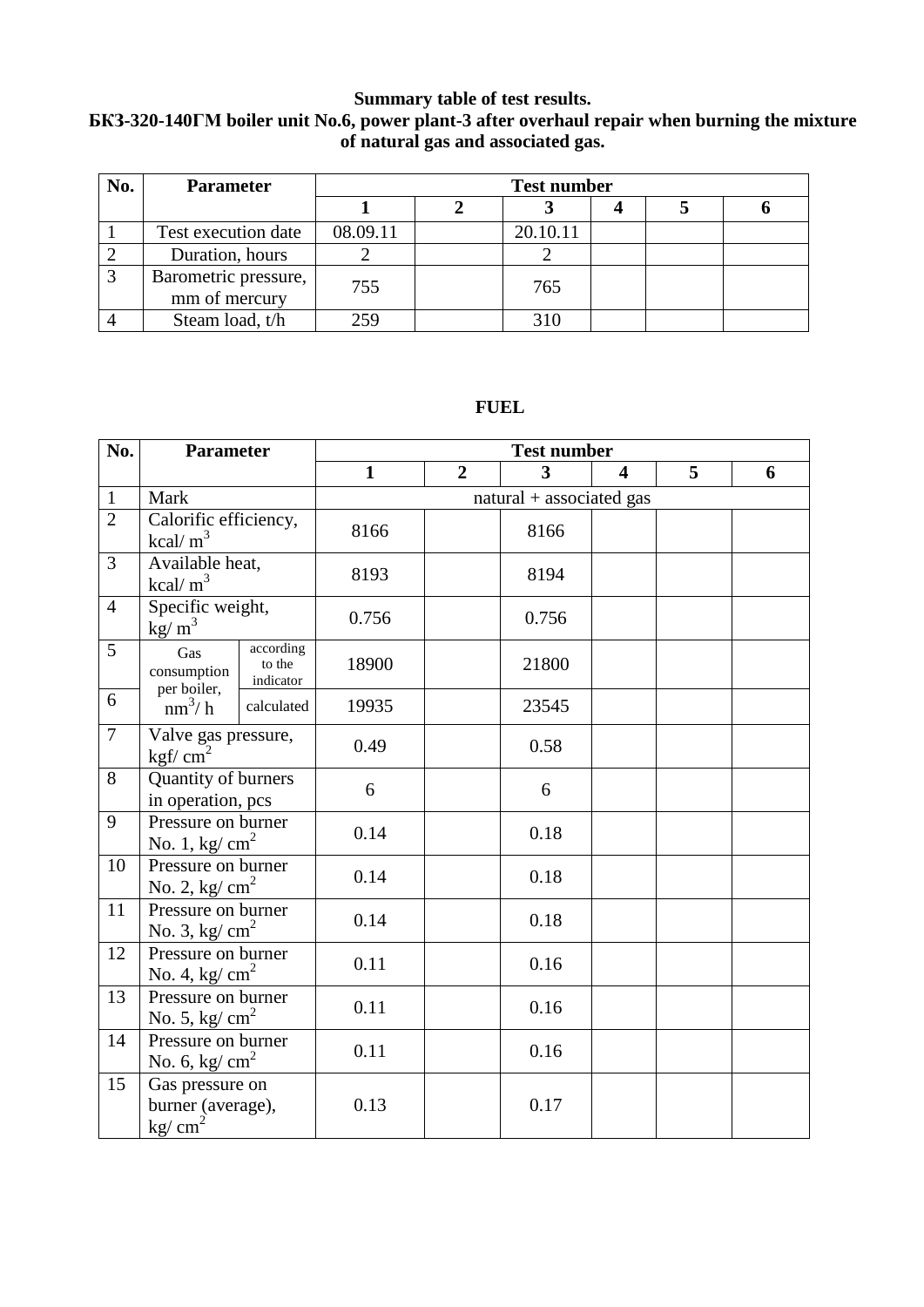| No.            | <b>Parameter</b>                       |          | <b>Test number</b> |                |       |   |   |   |
|----------------|----------------------------------------|----------|--------------------|----------------|-------|---|---|---|
|                |                                        |          | $\mathbf{1}$       | $\overline{2}$ | 3     | 4 | 5 | 6 |
| $\mathbf{1}$   | Temperature at smoke                   |          |                    |                |       |   |   |   |
|                | exhauster suction, left                |          | 23                 |                | 17    |   |   |   |
|                | side, °C                               |          |                    |                |       |   |   |   |
| $\mathfrak{2}$ | Temperature at smoke                   |          |                    |                |       |   |   |   |
|                | exhauster suction, right               |          | 22                 |                | 14    |   |   |   |
|                | side, °C                               |          |                    |                |       |   |   |   |
| 3              | Temperature behind                     |          | 31                 |                | 25    |   |   |   |
|                | calorifer, left side, °C               |          |                    |                |       |   |   |   |
| $\overline{4}$ | Temperature behind                     |          | 31                 |                | 24    |   |   |   |
|                | calorifer, right side, °C              |          |                    |                |       |   |   |   |
| 5              | Temperature behind air                 |          | 245                |                | 256   |   |   |   |
|                | heater, left side, °C                  |          |                    |                |       |   |   |   |
| 6              | Temperature behind air                 |          | 259                |                | 268   |   |   |   |
| $\overline{7}$ | heater, left side, °C                  |          |                    |                |       |   |   |   |
|                | Pressure in common duct,               |          | 66                 |                | 102   |   |   |   |
| 8              | kgf/ $m^2$                             |          |                    |                |       |   |   |   |
|                | Resistance,                            |          | 56                 |                | 74    |   |   |   |
| 9              | air heater A, kgf/ $m2$<br>Resistance, |          |                    |                |       |   |   |   |
|                | air heater B, kgf/ $m2$                |          | 57                 |                | 70    |   |   |   |
| 10             | Pressure before                        |          |                    |                |       |   |   |   |
|                | air heater A, kgf/ $m^2$               |          | 122                |                | 176   |   |   |   |
| 11             | Pressure before                        |          |                    |                |       |   |   |   |
|                | air heater B, kgf/ $m2$                |          | 123                |                | 172   |   |   |   |
| 12             | Pressure on burner No. 1,              |          |                    |                |       |   |   |   |
|                | kgf/ $m^2$                             |          | 52                 |                | 80    |   |   |   |
| 13             | Pressure on burner No. 2,              |          |                    |                |       |   |   |   |
|                | kgf/ $m^2$                             |          | 55                 |                | 80    |   |   |   |
| 14             | Pressure on burner No. 3,              |          | 51                 |                |       |   |   |   |
|                | kgf/ $m^2$                             |          |                    |                | 80    |   |   |   |
| 15             | Pressure on burner No. 4,              |          | 54                 |                | 79    |   |   |   |
|                | kgf/ $m^2$                             |          |                    |                |       |   |   |   |
| 16             | Pressure on burner No. 5,              |          | 53                 |                | 80    |   |   |   |
|                | kgf/ $m^2$                             |          |                    |                |       |   |   |   |
| 17             | Pressure on burner No. 6,              |          | 52                 |                | 80    |   |   |   |
|                | $\frac{\text{kgf}}{\text{m}^2}$        |          |                    |                |       |   |   |   |
| 18             | Pressure on burners                    |          | 53                 |                | 80    |   |   |   |
|                | (average), kg/ $\text{cm}^2$           |          |                    |                |       |   |   |   |
| 19             | Air path resistance                    | A        | 121                |                | 174   |   |   |   |
| 20             | (burners including),                   | $\bf{B}$ | 122                |                | 170   |   |   |   |
|                | kgf/ $m^2$                             |          |                    |                |       |   |   |   |
| 21             | Theoretical air volume,                |          | 9.06               |                | 9.06  |   |   |   |
|                | m <sup>3</sup>                         |          |                    |                |       |   |   |   |
| 22             | Air consumption per the                |          | 197.0              |                | 226.2 |   |   |   |
|                | boiler, $m^3/h$                        |          |                    |                |       |   |   |   |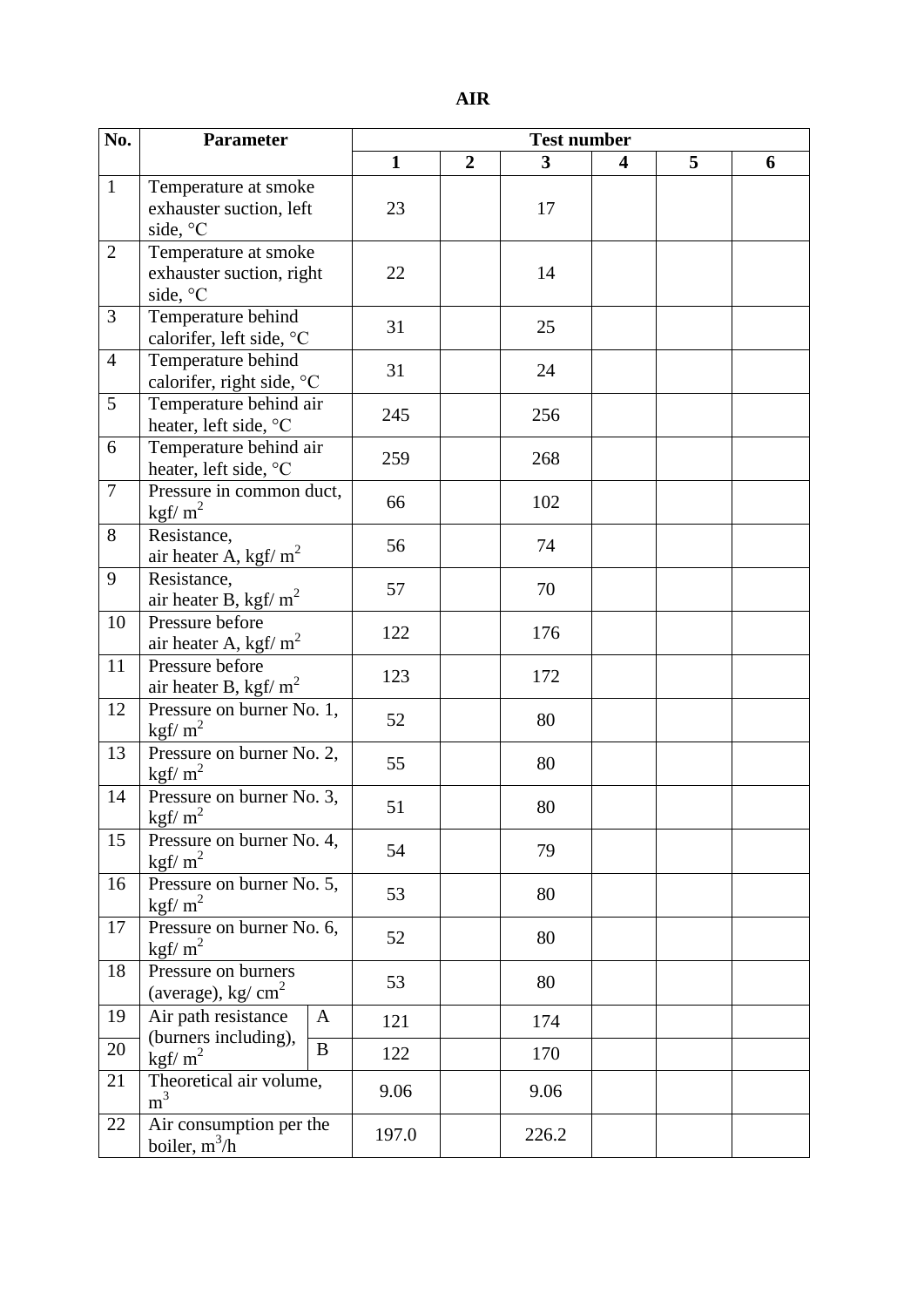# **FLUE GASES**

| No.            | <b>Parameter</b>                               |              | <b>Test number</b> |                |                  |   |   |   |
|----------------|------------------------------------------------|--------------|--------------------|----------------|------------------|---|---|---|
|                |                                                |              | $\mathbf{1}$       | $\overline{2}$ | 3                | 4 | 5 | 6 |
| $\mathbf{1}$   | Temperature behind                             |              | 490                |                | 508              |   |   |   |
|                | primary superheater,                           |              |                    |                |                  |   |   |   |
|                | path A, °C                                     |              |                    |                |                  |   |   |   |
| $\overline{2}$ | Temperature behind                             |              | 493                |                | 519              |   |   |   |
|                | steam superheater,                             |              |                    |                |                  |   |   |   |
|                | path B, °C                                     |              |                    |                |                  |   |   |   |
| 3              | Temperature before                             |              | 299                |                | 309              |   |   |   |
|                | air heater, path A, °C                         |              |                    |                |                  |   |   |   |
| $\overline{4}$ | Temperature before                             |              | 286                |                | 315              |   |   |   |
|                | air heater, path B, °C                         |              |                    |                |                  |   |   |   |
|                | Temperature behind                             |              | 134                |                | 135              |   |   |   |
|                | air heater, path A, °C                         |              |                    |                |                  |   |   |   |
|                | Temperature behind                             |              | 149                |                | 156              |   |   |   |
|                | air heater, path B, °C                         |              |                    |                |                  |   |   |   |
| 5              | Flue gas temperature,                          |              | 137                |                | 137              |   |   |   |
|                | path A, $^{\circ}$ C                           |              |                    |                |                  |   |   |   |
| 6              | Flue gas temperature,                          |              | 136                |                | 140              |   |   |   |
|                | path B, °C                                     |              |                    |                |                  |   |   |   |
| $\overline{7}$ | Flue gas<br>temperature                        | $\mathbf{A}$ | 138                |                | 140              |   |   |   |
|                | normalized to                                  |              |                    |                |                  |   |   |   |
| 8              | temperature                                    | $\bf{B}$     | 137                |                | 143              |   |   |   |
|                | before air heater                              |              |                    |                |                  |   |   |   |
|                | and feed water<br>temperature, °C              |              |                    |                |                  |   |   |   |
| 9              | Furnace draft,                                 |              | 1.5                |                | $\overline{2}$   |   |   |   |
|                | left side, $\text{kgf/m}^2$                    |              |                    |                |                  |   |   |   |
| 10             | Furnace draft,                                 |              | 1.5                |                | $\overline{2}$   |   |   |   |
|                | right side, kgf/m <sup>2</sup>                 |              |                    |                |                  |   |   |   |
| 11             | Draft before smoke                             |              | 150                |                | 180              |   |   |   |
|                | exhauster A, $\text{kgf/m}^2$                  |              |                    |                |                  |   |   |   |
| 12             | Draft before smoke                             |              | 145                |                | 170              |   |   |   |
|                | exhauster B, $\text{kgf/m}^2$                  |              |                    |                |                  |   |   |   |
| 13             | Gas path                                       | A            | 149                |                | 178              |   |   |   |
| 14             | resistance,                                    | $\bf{B}$     | 144                |                | 168              |   |   |   |
|                | kgf/ $m2$                                      |              |                    |                |                  |   |   |   |
| 15             | $RO2$ content behind                           |              | 10.6               |                | 11.0             |   |   |   |
|                | steam superheater, %                           |              |                    |                |                  |   |   |   |
| 16             | $O2$ content behind                            |              | 2.0                |                | 1.2              |   |   |   |
|                | steam superheater, %                           |              |                    |                |                  |   |   |   |
| 17             | CO content behind                              |              | $\overline{0}$     |                | $\boldsymbol{0}$ |   |   |   |
|                | steam superheater,                             |              |                    |                |                  |   |   |   |
|                | $mg/m^3$                                       |              |                    |                | 361              |   |   |   |
| 18             | $NOx$ content<br>normalized to $\alpha$ = 1.4, |              | 335                |                |                  |   |   |   |
|                | $mg/m^3$                                       |              |                    |                |                  |   |   |   |
| 19             | Air excess coefficient                         |              | 1.09               |                | 1.06             |   |   |   |
|                | behind steam                                   |              |                    |                |                  |   |   |   |
|                | superheater, left side                         |              |                    |                |                  |   |   |   |
|                |                                                |              |                    |                |                  |   |   |   |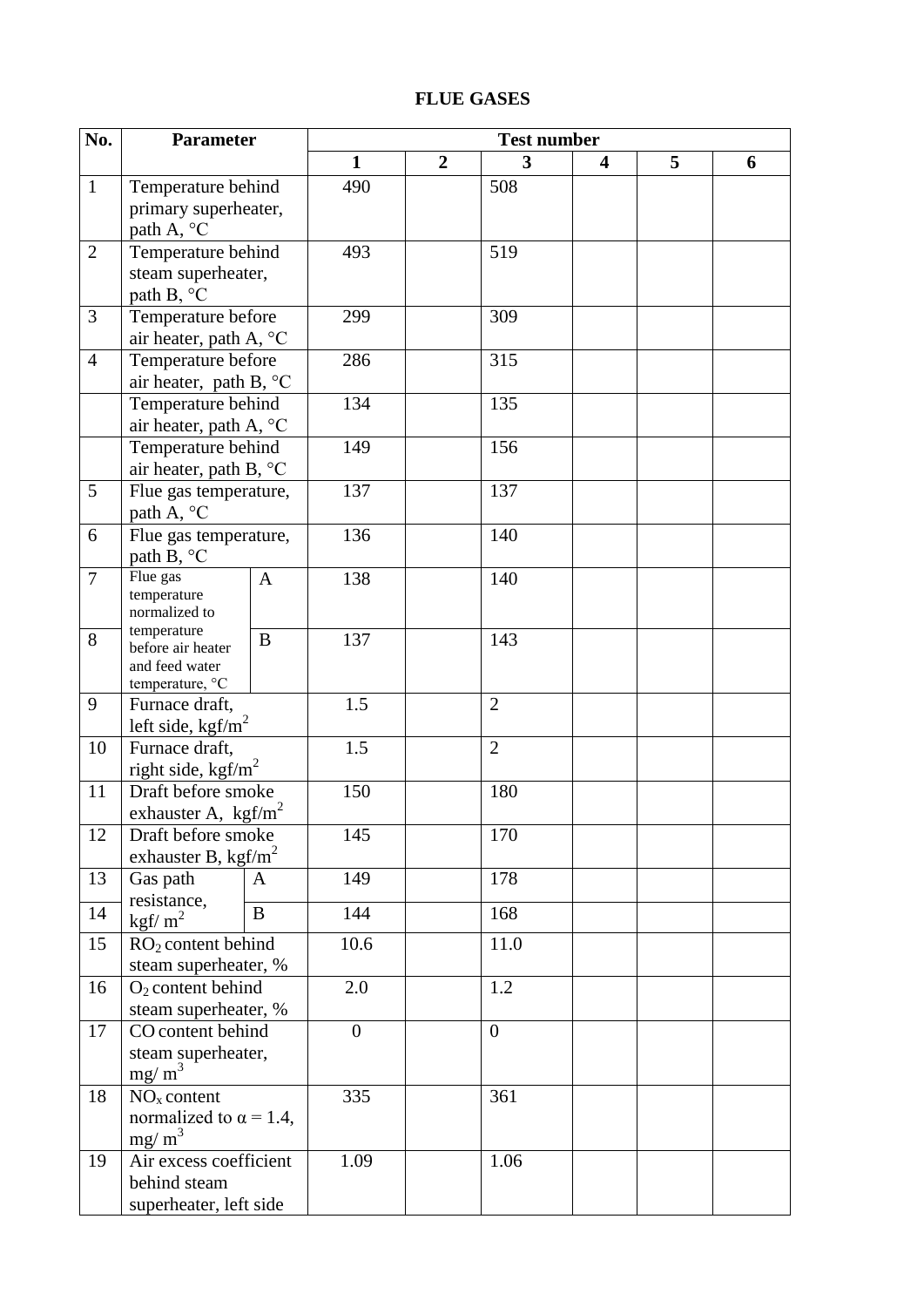| 20 | Air excess coefficient<br>behind steam                          |       | 1.09  | 1.06  |  |  |
|----|-----------------------------------------------------------------|-------|-------|-------|--|--|
|    | superheater, right side                                         |       |       |       |  |  |
| 21 | Air leakage<br>in the area<br>"behind<br>steam                  | left  | 0.51  | 0.46  |  |  |
| 22 | $superheater -$<br>behind<br>smoke<br>exhauster"                | right | 0.48  | 0.44  |  |  |
| 23 | Air excess coefficient<br>behind smoke<br>exhauster, left side  |       | 1.60  | 1.52  |  |  |
| 24 | Air excess coefficient<br>behind smoke<br>exhauster, right side |       | 1.57  | 1.50  |  |  |
| 25 | Leakage into furnace,<br>$\%$                                   |       | 8.7   | 7.3   |  |  |
| 26 | Water steam volume,<br>m <sup>3</sup>                           |       | 2.08  | 2.08  |  |  |
| 27 | Full gas volume, $m^3$                                          |       | 15.50 | 14.82 |  |  |
| 28 | Flue gas volume,<br>thousand $m^3/h$                            |       | 474.5 | 535.2 |  |  |

# **FEED WATER**

| No.            | <b>Parameter</b>                                | <b>Test number</b> |              |       |   |   |   |  |  |
|----------------|-------------------------------------------------|--------------------|--------------|-------|---|---|---|--|--|
|                |                                                 |                    | $\mathbf{2}$ | 3     | 4 | 5 | 6 |  |  |
|                | Consumption, $t/h$                              | 254                |              | 305   |   |   |   |  |  |
| $\overline{2}$ | Pressure, $kg/cm2$                              | 214                |              | 204   |   |   |   |  |  |
| 3              | Temperature, °C                                 | 231                |              | 239   |   |   |   |  |  |
| $\overline{4}$ | Enthalpy, kcal/kg                               | 238.67             |              | 247.3 |   |   |   |  |  |
| 5              | Specific weight,<br>calculated, $\text{kg/m}^3$ | 840.6              |              | 840.6 |   |   |   |  |  |
| 6              | Specific weight,<br>real, $\text{kg/m}^3$       | 842.6              |              | 831.4 |   |   |   |  |  |
| $\overline{7}$ | Actual consumption,<br>t/h                      | 254.3              |              | 303.3 |   |   |   |  |  |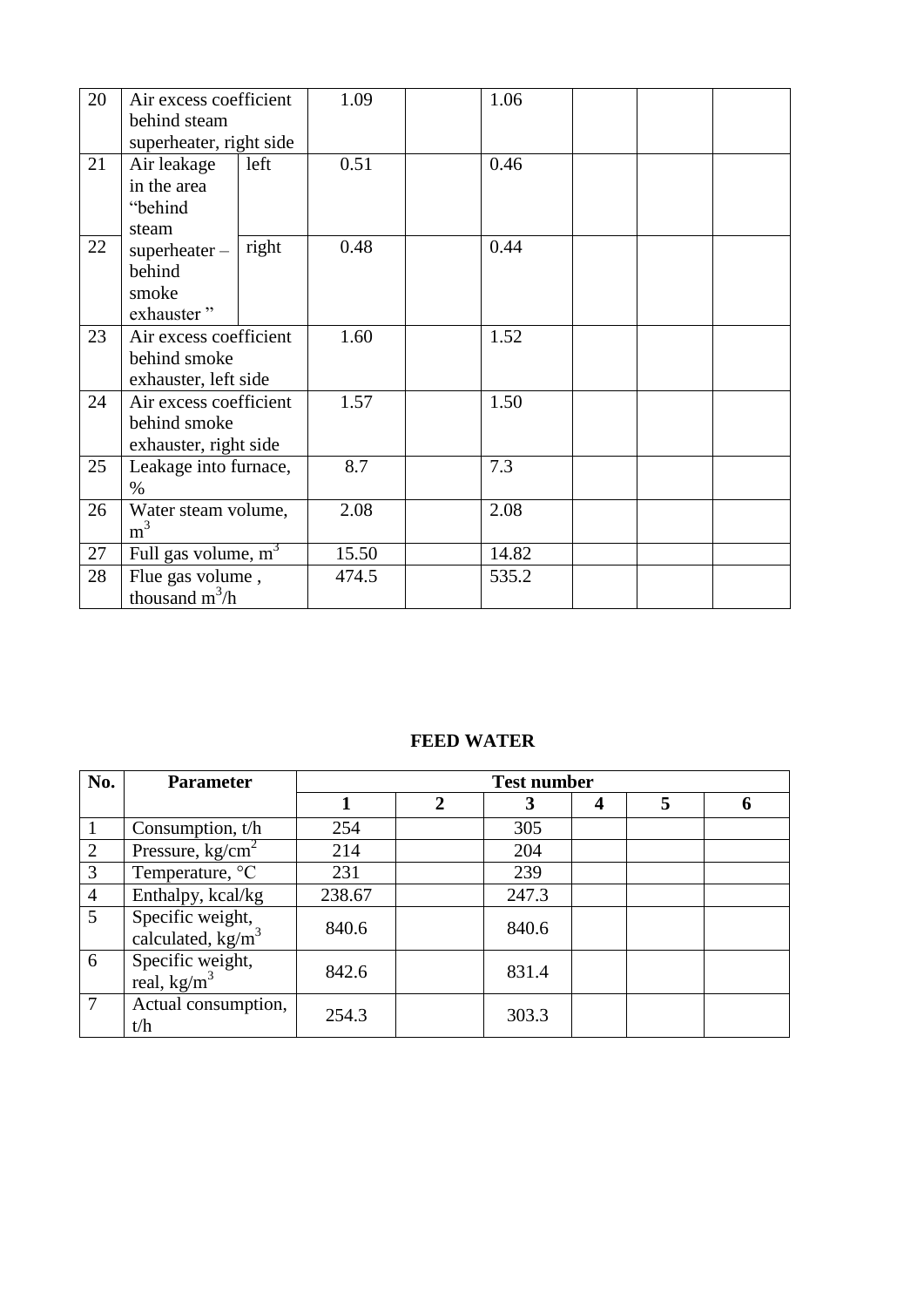# **OVERHEATED STEAM**

| No.            | <b>Parameter</b>                                | <b>Test number</b> |                |        |                  |   |   |
|----------------|-------------------------------------------------|--------------------|----------------|--------|------------------|---|---|
|                |                                                 | $\mathbf{1}$       | $\overline{2}$ | 3      | $\boldsymbol{4}$ | 5 | 6 |
| $\mathbf{1}$   | Consumption, t/h                                | 259                |                | 310    |                  |   |   |
| $\overline{2}$ | Pressure, $kg/cm2$                              | 129                |                | 129    |                  |   |   |
| $\overline{3}$ | Temperature, °C                                 | 550                |                | 550    |                  |   |   |
| $\overline{4}$ | Enthalpy of overheated<br>steam, kcal/kg        | 829.3              |                | 829.3  |                  |   |   |
| 5              | Specific weight,<br>calculated, $\text{kg/m}^3$ | 38.27              |                | 38.27  |                  |   |   |
| 6              | Specific weight, real,<br>$kg/m^3$              | 36.56              |                | 36.56  |                  |   |   |
| $\overline{7}$ | Real consumption, t/h                           | 253.1              |                | 303.0  |                  |   |   |
| 8              | Imbalance of feed water<br>consumption, t/h     | $-5.7$             |                | $-8.8$ |                  |   |   |
| 9              | Drum pressure, $\text{kgf/cm}^2$                | 146                |                | 151    |                  |   |   |
| 10             | Enthalpy of saturated<br>steam, kcal/kg         | 379.6              |                | 384.2  |                  |   |   |
| 11             | Consumption of<br>continuous blowdown, t/h      | 6.9                |                | 9.2    |                  |   |   |

#### **HEAT BALANCE**

| No.            | <b>Parameter</b>                              |       |              |       | <b>Test number</b> |   |   |
|----------------|-----------------------------------------------|-------|--------------|-------|--------------------|---|---|
|                |                                               | 1     | $\mathbf{2}$ | 3     | 4                  | 5 | 6 |
| $\mathbf{1}$   | Heat loss with flue gases, %                  | 7.20  |              | 7.39  |                    |   |   |
| $\overline{2}$ | Heat loss with incomplete<br>combustion, %    | 0.00  |              | 0.00  |                    |   |   |
| 3              | Heat loss into environment, %                 | 0.65  |              | 0.55  |                    |   |   |
| $\overline{4}$ | Total heat loss                               | 7.85  |              | 7.94  |                    |   |   |
| 5              | Boiler gross efficiency, %                    | 92.15 |              | 92.06 |                    |   |   |
| 6              | Feed water temperature,<br>standard value, °C | 230   |              | 230   |                    |   |   |
| $\overline{7}$ | Cold air temperature,<br>standard value, °C   | 30    |              | 30    |                    |   |   |
| 8              | Heat loss with flue gases,<br>normalized, %   | 6.74  |              | 6.46  |                    |   |   |
| 9              | Boiler gross efficiency, %                    | 92.61 |              | 92.99 |                    |   |   |
| 10             | Heat productivity                             | 150.5 |              | 177.6 |                    |   |   |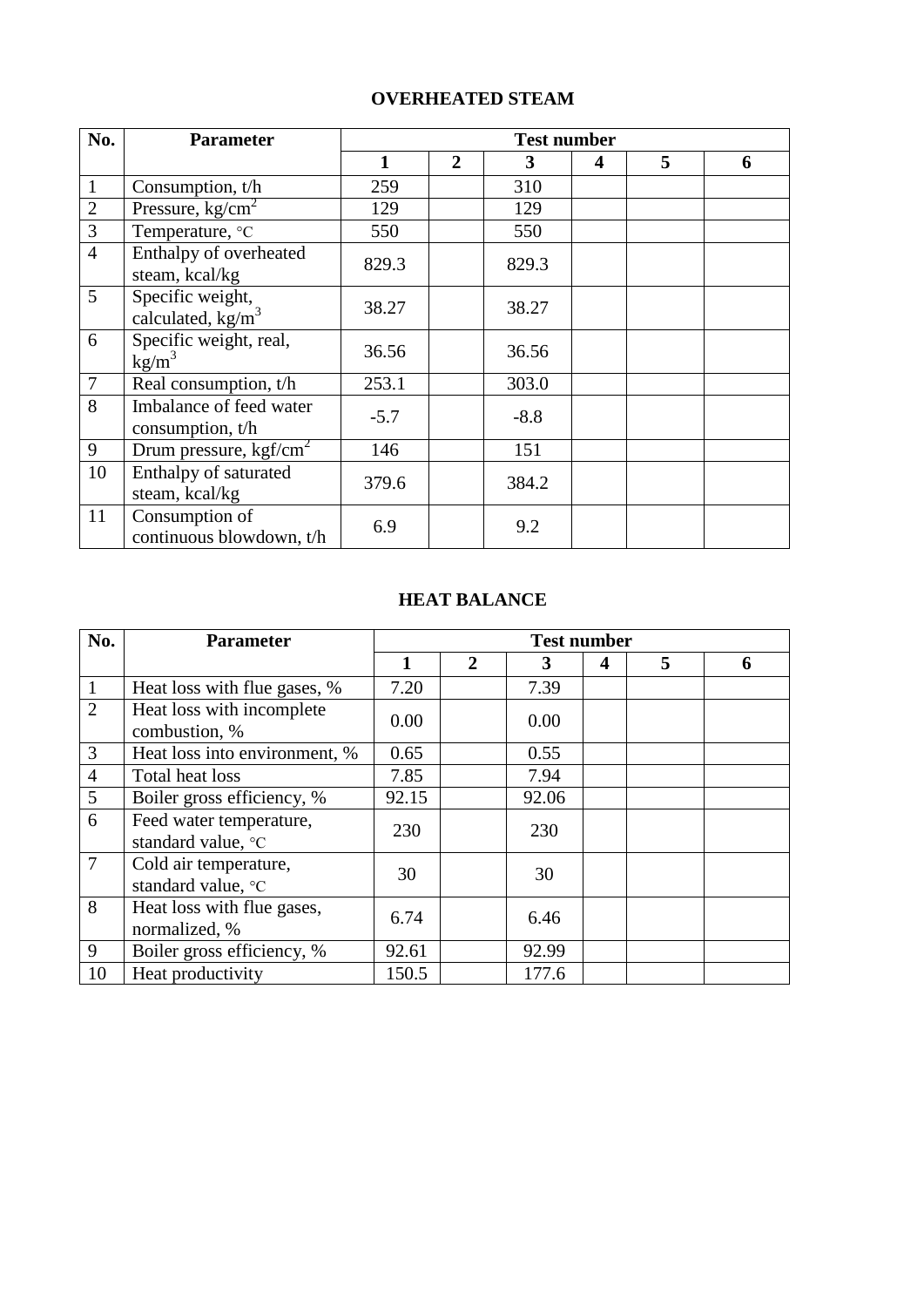# **List of technical and economical indexes of БКЗ-320-140ГМ boiler unit No.6, power plant-3**

|                |                          |                     |             |                            | after repair   |                 |
|----------------|--------------------------|---------------------|-------------|----------------------------|----------------|-----------------|
| No.            | <b>Parameter</b>         | <b>Dimension</b>    | before      | after the                  | after the      | <b>Standard</b> |
|                |                          |                     |             | repair                     | last           | values          |
|                |                          |                     | repair      | before the                 | executed       |                 |
|                |                          |                     |             | last one                   | repair         |                 |
| $\mathbf{1}$   | Test execution date      |                     | 10.03.11    | 28.12.06                   | 08.09.11       |                 |
| $\overline{2}$ | Fuel type                |                     | natural gas |                            |                |                 |
|                |                          |                     | $\ddot{}$   | natural $gas + associated$ |                | natural gas     |
|                |                          |                     | assosiated  |                            |                |                 |
| $\mathfrak{Z}$ | Real steam productivity  | t/h                 | 248         | 245                        | 253            | 251             |
| $\overline{4}$ | Heat load                | Gcal/h              | 150         | 145                        | 150            | 150             |
| 5              | Pressure of overheated   |                     |             |                            |                |                 |
|                | steam                    | kgf/cm <sup>2</sup> | 127         | 128                        | 129            | 135             |
| 6              | Overheated steam         |                     |             |                            |                |                 |
|                | temperature              | $\rm ^{\circ}C$     | 550         | 550                        | 550            | 555             |
| $\tau$         | Feed water temperature   |                     |             |                            |                |                 |
|                |                          | $\rm ^{\circ}C$     | 221         | 234                        | 231            | 230             |
| 8              | Cold air temperature     | $\rm ^{\circ}C$     | $-1$        | 14                         | 23             | 30              |
| 9              | Air temperature behind   |                     |             |                            |                |                 |
|                | calorifer                | $\rm ^{\circ}C$     | 5           | 17                         | 31             | 33              |
| 10             | Air temperature behind   |                     |             |                            |                |                 |
|                | air heater               | $\rm ^{\circ}C$     | 197         | 192                        | 252            |                 |
| 11             | Flue gas temperature     |                     |             |                            |                |                 |
| 12             | normalized to standard   |                     |             |                            |                |                 |
|                | temperature before air   | $\rm ^{\circ}C$     | 179         | 172                        | 137            | 174             |
|                | heater and feed water    |                     |             |                            |                |                 |
|                | temp., °C                |                     |             |                            |                |                 |
| 13             | Air excess coefficient   |                     |             |                            |                |                 |
|                | behind steam             |                     | 1.13        | 1.11                       | 1.09           | 1.11            |
|                | superheater              |                     |             |                            |                |                 |
| 14             | Air excess coefficient   |                     |             |                            |                |                 |
|                | behind smoke exhauster   | $\%$                | 1.70        | 1.52                       | 1.585          | 1.49            |
| 15             | Air leakage in the site  |                     |             |                            |                |                 |
|                | "steam superheater $-$   | $\%$                | 57          | 41                         | 49.5           | 38              |
|                | smoke exhauster"         |                     |             |                            |                |                 |
| 16             | Leakage into furnace     |                     |             |                            |                |                 |
|                | (320 t/h)                | $\%$                | 17          | 16                         | $\overline{7}$ |                 |
| 17             | Heat loss with released  |                     |             |                            |                |                 |
|                | gases, normalized        | $\%$                | 9.14        | 7.99                       | 6.74           | 8.45            |
| 18             | Heat loss with           |                     |             |                            |                |                 |
|                | incomplete combustion    | $\%$                | 0.00        | $\boldsymbol{0}$           | 0.00           | $\overline{0}$  |
|                |                          |                     |             |                            |                |                 |
| 19             | Boiler gross efficiency, | $\text{kgf/m}^2$    | 90.21       | 91.31                      | 92.61          | 90.9            |
|                | normalized               |                     |             |                            |                |                 |
| 20             | Total resistance of air  |                     |             |                            |                |                 |
|                | path                     | $\text{kgf/m}^2$    | 96          | 104                        | 121            |                 |
|                |                          |                     |             |                            |                |                 |
| 21             | Total resistance of gas  | kgf/m <sup>2</sup>  | 136         | 117                        | 146            |                 |
|                | path                     |                     |             |                            |                |                 |